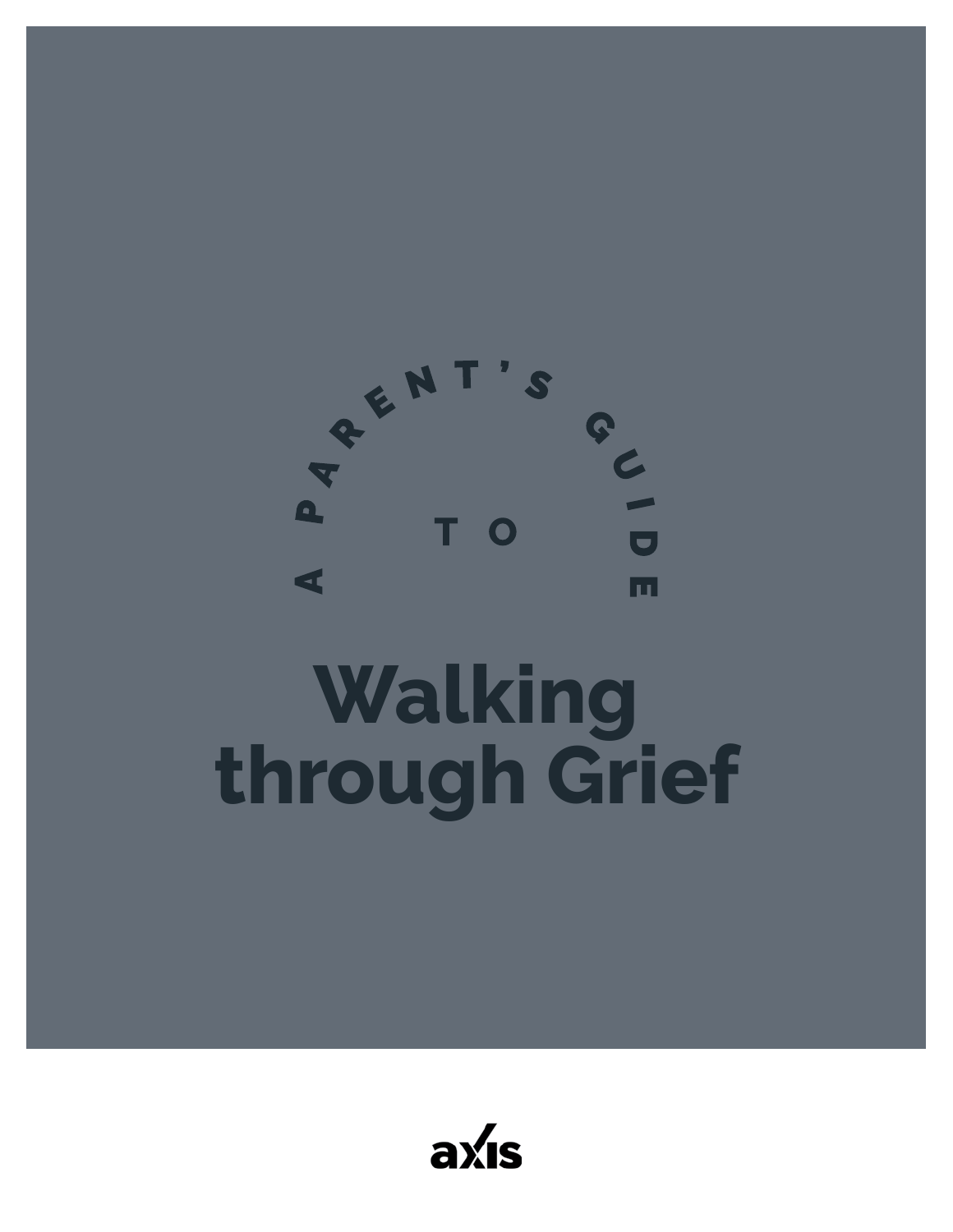# "

*We were promised sufferings. They were part of the program. We were even told, 'Blessed are they that mourn,' and I accept it. I've got nothing that I hadn't bargained for. Of course it is different when the thing happens to oneself, not to others, and in reality, not imagination.*

— C.S. Lewis, *[A Grief Observed](https://www.amazon.com/Grief-Observed-C-S-Lewis/dp/0060652381)*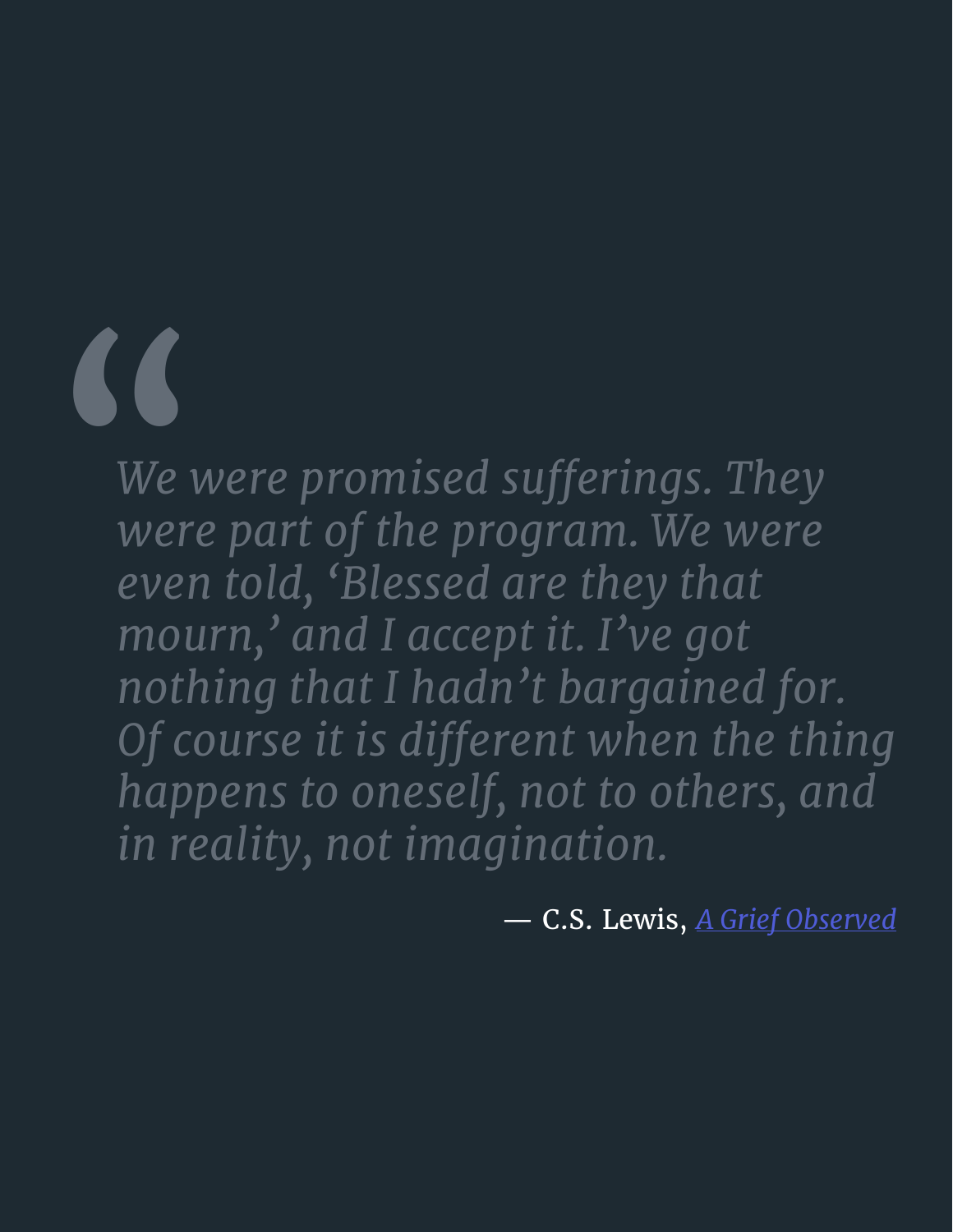### Unexpected Places

Life can change in an instant. It might start with an unexpected phone call confirming a diagnosis, or an email informing you that you'll be leaving behind everything that's familiar for a new life in an unknown place. In that moment, you know your life will never be the same. And if you've lived much time at all, you know that what comes in the days, months, and weeks after the unexpected is a void. And in that void, we grieve.

Grief is guaranteed in this life. It doesn't matter who we are, where we come from, how much money we have, or what our social status is—none of us is immune. The question is not *if* we will grieve, but when and how. Even for adults, grief can be tremendously difficult and a real challenge to press into in a healthy way. But the realities of grief seem all the more daunting when trying to guide our kids through the complex web of emotions and experiences that grief brings.

In this Guide, we'll look at grief from many angles and answer some of the most common questions about how to parent a child who is grieving, and look at the best practices for walking with your kids through grief well.

#### What is grief?

Grief is one of those things that's really hard to pin down and define with any sort of precision because everyone's grief looks different. It seems like the more you dig into the web that grief creates, the harder it gets to examine. But we have to start somewhere. One of the best definitions comes [from Grief Recovery Method:](https://www.griefrecoverymethod.com/blog/2013/06/best-grief-definition-you-will-find)

*Grief is the feeling of reaching out for someone who's always been there, only to discover when I need them one more time, they're no longer there.*

This definition highlights that grief occurs when we lose something. It could be any number of things, both tangible and intangible, that cause us to experience a sense of loss: a loved one, a new place, a job, a relationship, good health. . . .For our kids, it could be the loss of a teacher, friends, a stable social group, a scholarship, a pet, the ability to compete in a sport, a vehicle, their phone, access to video games. . .the list goes on. Losing things can also cause us to feel other types of loss at the same time; for example, one might grieve the loss of a job, which could also lead to the loss of stability and/or routine, creating more grief. The loss of good health, while devastating in and of itself, can also bring with it the loss of freedom and independence.

There's another type of grief that's often difficult to spot but equally important: the grief of what *could* or *should* have been. This form a grief is equally felt and exemplified in this statement:

*Grief is the feeling of reaching out for someone who has never been there for me, only to discover when I need them one more time, they still aren't there for me.*

With kids, this definition hits home a ton of different ways. One of the most prominent, concrete examples of it is the moment a child recognizes that an estranged parent hasn't been there for them. This is especially apparent when kids continually reach out for the missing parent, holding on to hope that maybe, just maybe, mom or dad will reciprocate, but are disappointed every time. As they realize that their parent was never there for them and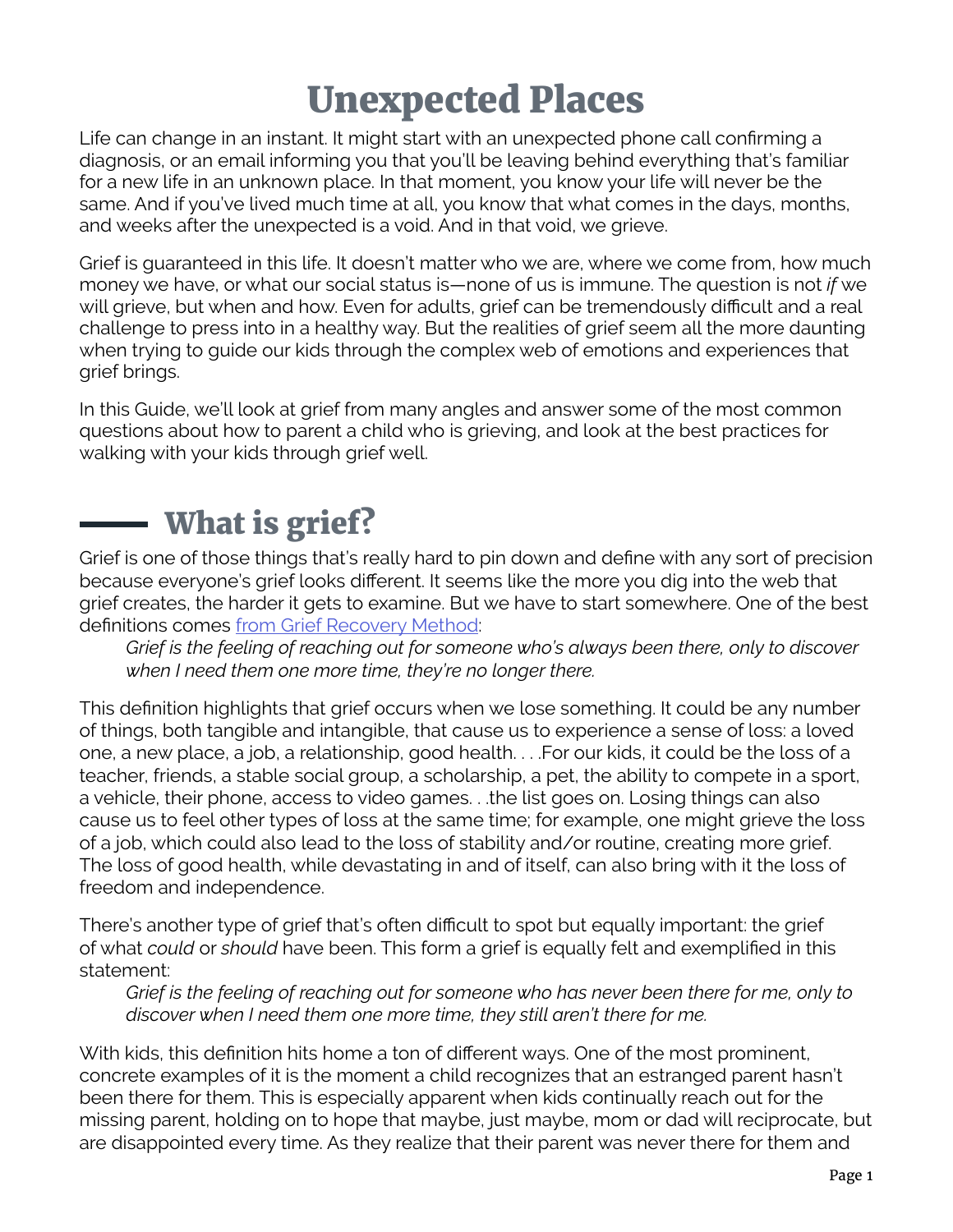never will be, they start to deeply grieve the relationship that should have been and what they missed out on because of that lack.

Social media also exacerbates this type of grief because it bombards them with images and notions of what the "good life" looks like. When they realize that their lives don't match up to what they see or when they feel they're not as pretty as the influencer popping up in their feed, they grieve that their life isn't as glamorous, exciting, adventurous, funny, awesome, and perfect as the filtered pictures might lead them to believe it should be.

It's important to understand that grief is not an emotion; rather, it's a process. Think of it like a box filled with many emotions that needs to be unpacked. If you think that your kid might be going through a grieving process, a great question to ask is, "What's your main emotion right now?" Depending on your child's developmental stage, the response could be anything from a blank stare to a disgruntled shrug. In fact, not knowing what we're feeling when we're grieving is actually a totally normal part of the process.

We tend not to even know where to start because in grief all our emotions are amped up and maxed out. Trying to find just one emotion when we are grieving can feel like trying to pick out the vocal melody of a worship song at church when the guitar, bass, and drums are all set to the highest volume level. You can see the words on the projector and you see that the singer is in fact singing something, but the words are totally washed out by a wall of sound. To hear the melody, we need to get the balance right so the main line can come through.

The [Mood Meter app](http://moodmeterapp.com/) is a great tool to help kids identify and unpack their emotions. Not only will it teach them the vocabulary of emotions, but it also allows them to write a short sentence describing why they feel that emotion. Then, it gives them pointers on how to healthily move from their current emotion to other emotions on the meter. Over time, they'll be able to see which emotions come up the most often and will learn how to better identify their emotions. Schools in states like [Washington](https://www.thenewstribune.com/news/local/education/article114040358.html) and [Colorado](https://mountainview.asd20.org/Teachers/Michelle_Lynch/Pages/RULER.aspx) are implementing the Mood Meter as a practical way to encourage kids to identify what they are feeling, and this is a critical skill when walking with our kids through grief.

#### Why are we so bad at dealing with it?

Have you ever noticed how much grief throws things out of balance? Life is going along just fine—wake up, go to work, come home, cook dinner, spend time with the family, put the kids to bed, and hope to get a decent amount of sleep to do it all again the next day—but when grief is thrown into the equation, the entire flow of our day is ruined. We're overcome with anger, shock, frustration, and indignation, all of which are very normal grief reactions, but they're not emotions most of us have to deal with on a regular basis. Why? Because most of us living in the US can afford to fill our lives with a mound of distraction, allowing us to ignore our pain. This ability to distract ourselves has created a distinctly American way of dealing with grief.

*If I can just not think about it long enough*, the logic goes, *maybe it'll just go away*. And since the five stages of grief (more on these below) are hard and painful, why not try to avoid them? Why not hope that we don't have to confront the loss? So when grief comes, we pack our work days full of events, phone calls, meetings, and late nights. We fill our calendars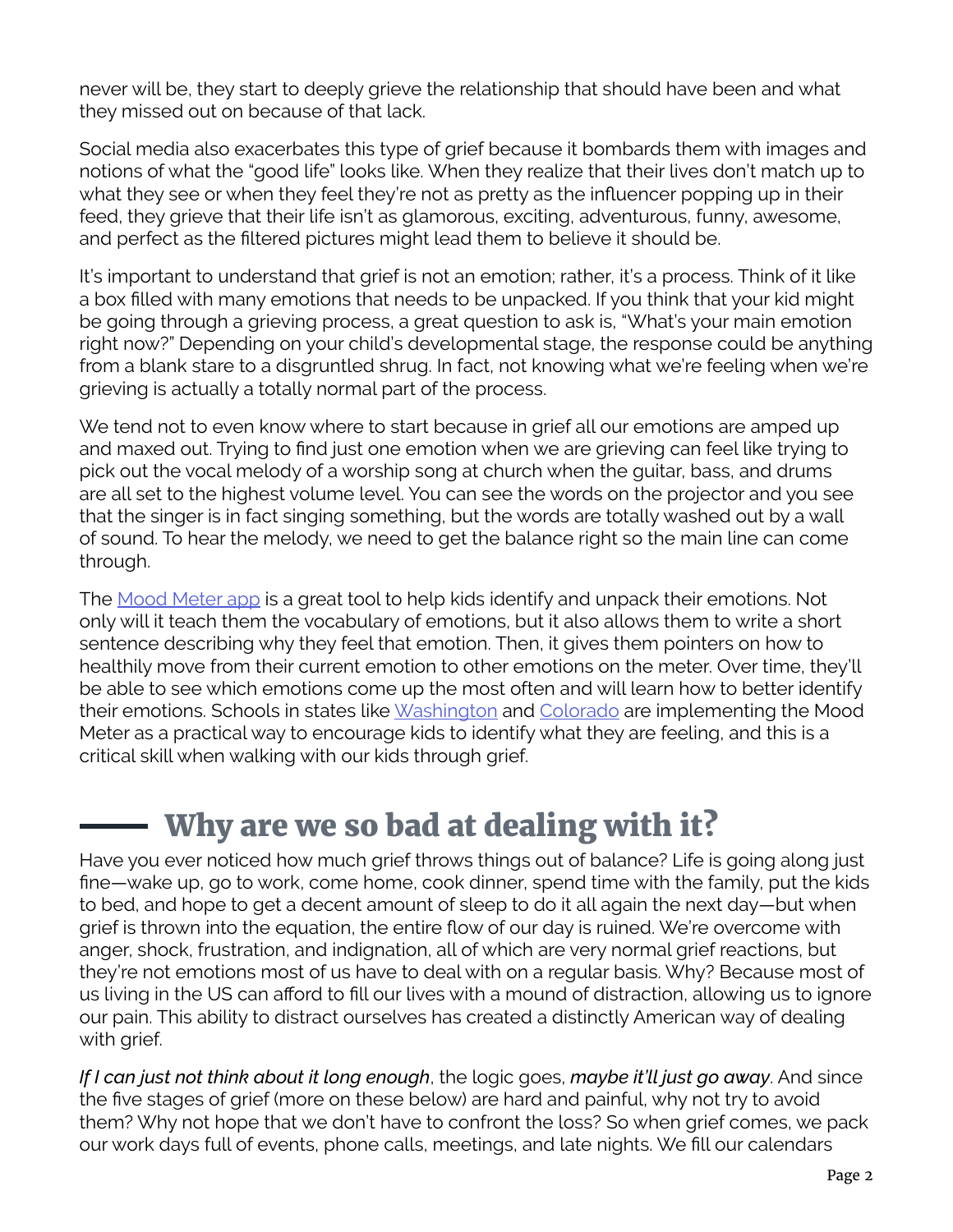with coffee dates, hair appointments, soccer practice, and dinner outings. We download the latest apps, photos, videos, games, and social media platforms. We binge the newest Netflix, Amazon, and Hulu shows. Of course, none of these activities are bad in and of themselves, but when we or our kids use them to avoid or distract ourselves from grief, we do ourselves great harm, whether we realize it or not.

To be fair, there are times when [grief avoidance](https://whatsyourgrief.com/avoidance-in-grief/) can be helpful. For example, in the days after a death when a person is faced with the logistical nightmare of organizing a funeral, it's normal to be busy with preparations to the point that he/she doesn't have time to address their emotions (that is, until the service is over and the chaos has calmed down). Grief avoidance can also offer a necessary short respite to someone who has been doing the heavy work of digging into their grief. It allows them some time away from the intense emotions before trudging forward once again. Sometimes we just need a funny episode of our favorite show to make us laugh a little bit or an easy, relaxing book that transports us to another world for a time.

Ultimately, though, grief avoidance [doesn't work](https://www.griefincommon.com/blog/avoiding-grief-why-it-doesnt-work/) in the long run because the only way to truly deal with grief is to face it head on, to experience every emotion it brings, no matter how painful. Even if we think we've distracted ourselves long enough or avoided it long enough, we haven't. **Grief doesn't go away on its own.** Eventually, our pain will catch up to us.

#### What happens when we don't deal with it (i.e. why is it impossible to run away from)?

In many ways, we who are living in the 21st century have advantages when it comes to grieving that past generations might not have had. Comparatively speaking, we live in society that is recognizing more and more that mental health is a substantial part of what makes up a person and that neglecting one's mental health can be detrimental in the long term. With this recognition that it's okay to not be okay, we are creating an environment where kids can be more open than before about their struggles, and this helps the grieving process become more fluid and natural.

But that doesn't mean that we have a perfectly healthy relationship with grief. There are still many subcultures that discourage healthy processing for one reason or another, and we're still human, so the temptation to run away from pain will always be there. The problem with doing that, though, is that *we can never outrun it*. Grief is not like a piece of clothing we can put on and take off whenever we want; it's like a tattoo that stays with us our whole lives.

The reason for this is how grief is processed. Anything that causes grief is a stressor, and stressors trigger [specific neurochemical reactions](https://www.youtube.com/watch?v=eEcaUhxAH2g) in our brains and bodies, many of which are uncomfortable or frustrating and can cause us to want to try to numb ourselves in an effort to avoid them. But until we allow our bodies to go through the entire process naturally—that is, until we let ourselves be angry, depressed, lonely, sad, frustrated, etc., possibly for long periods of time—our neurochemistry and brains will be out of whack.

Thanks to these realities, no matter where we go, what we do, or how hard we try to cover up the pain, grief [can't be outrun](https://hopeforgrievinghearts.com/2017/10/30/cant-outrun-grief/) (except perhaps by death, which many who choose suicide or who die from their addictions may have come to realize). Our inability to escape grief isn't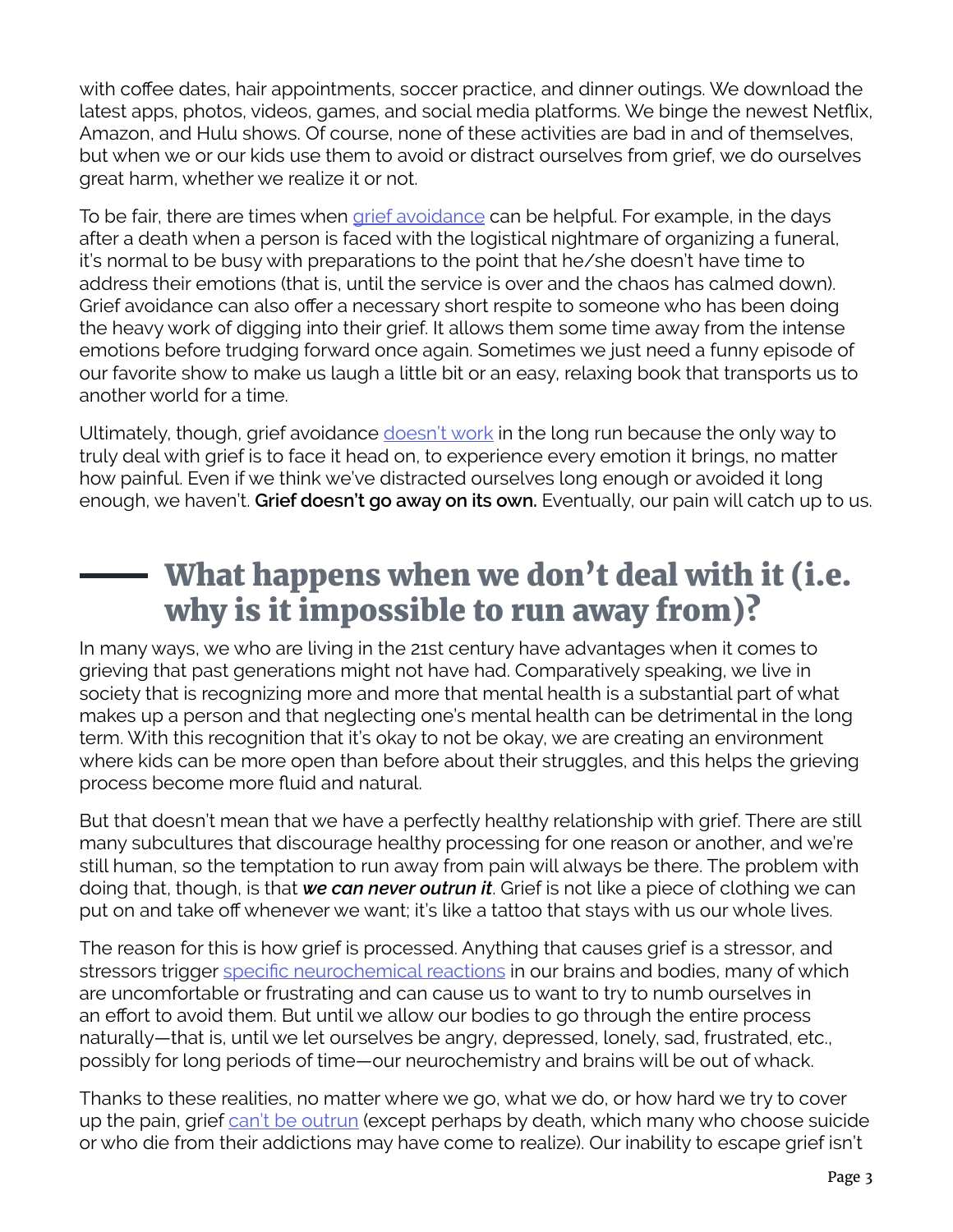a bad thing—it's actually a grace if we allow it to be—but it means that we have to face it when it comes. In the long run, we are giving ourselves a gift by doing so, the gift of longterm emotional health.

As might be expected, if we don't learn to deal with our grief, a number of issues, both [emotional](https://www.psychologytoday.com/us/blog/fixing-families/201706/six-signs-incomplete-grief) and [physical,](https://www.gethealthystayhealthy.com/articles/5-ways-grief-may-affect-your-health) can develop. In addition, people who don't fully confront the pain in their grief can get stuck in patterns of anger and irritability that might not always be apparent. They can look totally fine on the outside, but the grief is still playing in the background. One day, they might explode in an outburst of rage and anger or they might start having recurring panic attacks. If you're wondering if you or your kids are dealing with unresolved grief, [this article](https://www.griefrecoverymethod.com/blog/2015/06/7-signs-youre-experiencing-unresolved-grief) outlines some common tendencies that those who haven't dealt with their loss often experience.

#### How long does it last?

There isn't a set time period. It's one of those things in life that can last for days, months, [years, or even a lifetime,](https://www.mayoclinic.org/patient-visitor-guide/support-groups/what-is-grief) depending on the loss and the person who is grieving. Each person will experience loss in different ways, so grief is a very personal experience that has no guaranteed expiration date and can come in waves over time. It can be seasonal, cyclical, or even both, and it can be triggered unexpectedly by memories, events, scents, activities, images, etc. even *years* after the loss.

As we're helping our kids grieve well, this fact becomes extremely important to remember. It's easy to assume that just because a kid looks like they're happy, self-assured, and confident that they are in fact happy, self-assured, and confident. But we all know how deceiving appearances can be and how much our culture tells us to "put on a good face." Don't be surprised if one day your child is feeling good and looking like they've moved on, then something as simple as a song plays over the radio triggering a memory, and they are sent spiraling back into grief. This is all completely normal, and it's important that you are sensitive and attuned to when your kid might be triggered back into the grief cycle.

#### What is culture teaching my kids about grief?

Whether they know it or not, kids are flooded with images and examples of how culture wants them to grieve. Not all of the examples they see are negative, though. There have been some recent examples of positive grief. Probably the most common thing that our kids will see and hear about is a candlelight vigil, like [this one](https://www.nbcnews.com/news/world/new-zealand-mosque-attack-thousands-attend-vigil-honor-victims-n986681) held in New Zealand after the recent Mosque shooting. These beautiful and powerful services have become the Western world's way to grieve and honor those lost in horrific events, especially mass shootings.

In recent years, we've seen more and more <u>celebrities opening up</u> about the realities of their lives, especially the grief and loss they face when tragedy does happen. A great example is Instagram star and recent *Dancing with the Stars* contestant [Alexis Ren](https://www.minq.com/new/2346960/instagram-star-alexis-ren-reveals-how-the-tragedies-behind-her-eating-disorder-taught-her-a-hard-but-important-lesson/). Her story is one of tremendous loss when her mother quickly died of cancer. In her grief, Alexis turned to anorexia as a way to cope with the pain, but realized that how she was dealing with the loss of her mom was destroying her, so she found better, healthier ways to honor her mom's memory.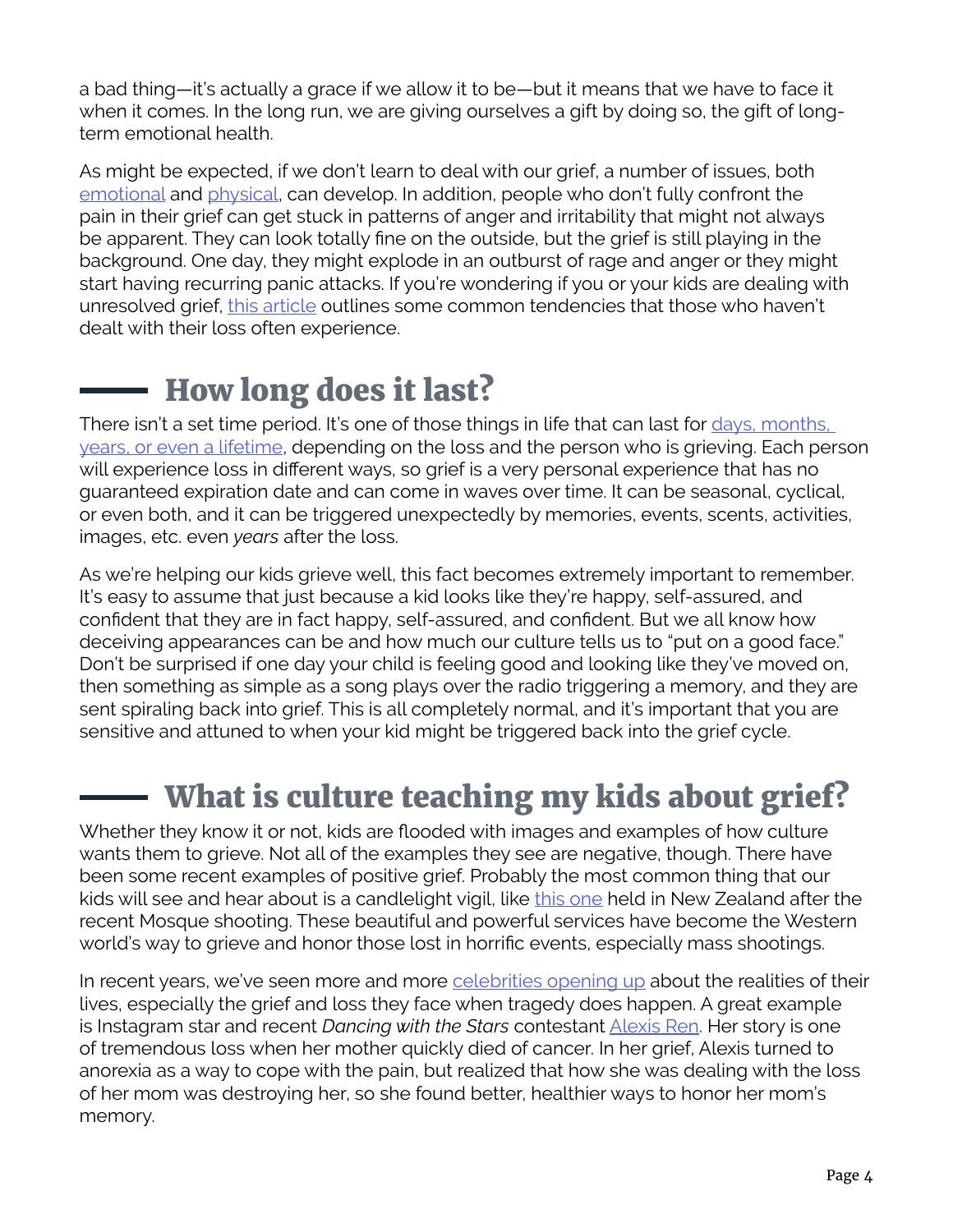Because grief is so painful, we're constantly wondering, "How do I feel better? How can I make this pain subside?" Essentially, what we're asking is, "How can I be happy again?" This is an incredibly powerful question, and if we're unaware that we're asking it, it will lead to incredibly destructive avoidance behaviors to cope.

The reason this question has so much weight in our lives is because our entire culture is built around the concept of what it means to be happy. Marketing campaigns thrive on this question, and companies will do anything and everything to make you and your kids think that buying their product will make you happy. We've all experienced it: If only I could look like her, *then* I'd be happy. If only I could have a dad like that, *then* I'd be happy. If only I could have that car, *then* I'd be happy. If only, if only, if only. And the [advertising works,](https://www.psychologytoday.com/us/blog/ulterior-motives/201008/what-does-advertising-do) even if we're not aware of it. What has happened is that we've come to believe that we must *always* be happy and that any other emotion other than happiness is something to run away from as quickly as possible. So while we're experiencing grief, pain, and loss, we're being bombarded by images of happier people and products that promise to bring us that much more happiness, reinforcing the belief that our grief is bad.

In our desperation to regain happiness, we turn to whatever will make us feel good—or at least better than we feel now. Shopping, drugs, porn, binge eating, not eating, binge watching, scrolling, alcohol...whatever works. The sad reality is that our kids are some of the most susceptible to falling into bad ways of coping that can lead to lifelong additions and struggles.

What it boils down to is this: Culture tells your kids that they don't need to grieve, that all they need to do is chase whatever it is that makes them happy in the moment. Unfortunately, as appealing as it looks and sounds, that's just not how reality works. No matter what the shows, movies, ads, and images depict, life is full of people who know what it's like the next morning when the grief hits harder than before, forcing them deeper and deeper into addiction and the cycle of destruction.

#### What are some typical responses to grief?

Because grief is such a complex and interconnected web of emotions, experiences, and traumas, a huge spectrum of symptoms can manifest in your kids. Three kids going through the exact same loss—say moving across the country—can show grief symptoms and react three totally different ways. One of your kids might cry over everything while another might exhibit relatively few symptoms, depending on their personalities and ages. That's why it's so important to be familiar to with the common symptoms of grief because even subtle symptoms are important to pay attention to and identify.

Take some time to familiarize yourself with [this list](https://griefwatch.com/normal-reactions-to-loss/?SID=v9h5k2hh6t8v28anpa7vibjoj6) of some of the most common symptoms associated with grief. Once you know what to look for, it'll be easier to notice any major changes in behavior, attitude, and/or habits. If you start thinking to yourself, "My kid is just acting a bit unusual…" don't ignore that hunch. Press into it, observe your child's behavior, and ask a few good questions to see how they respond when the possible grief is addressed.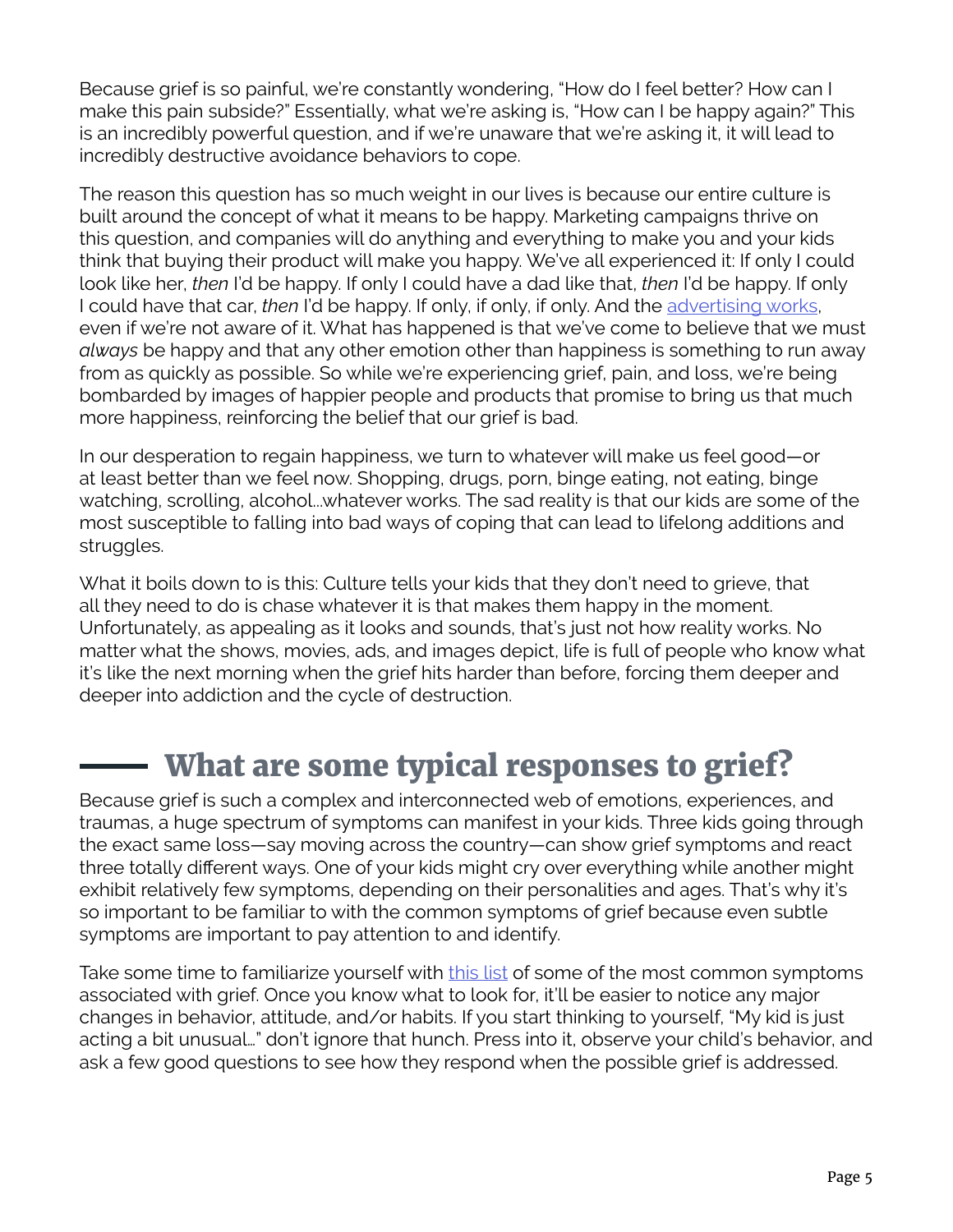#### Why is it important to teach my kids how to grieve?

All of our kids will deal with grief in different ways. For some, opening up about what is going on inside isn't hard. These kids are naturally emotionally aware and can identify what they're feeling and why. But for many other kids, their natural instinct will be to run from the grief process. Running from grief can take many different forms, but the core is that kids will run to anything to help them forget about the pain in their life. If a child who's grieving loves video games, he/she might tend to get lost for hours in front of the screen; kids who read might drown out the pain by withdrawing to the fictional world of books; and kids who are athletes might double down on their efforts to improve in order to focus on something other than the pain. But as we saw above, this will only lead to negative long-term effects.

Anyone who has ever handed over their car keys to their teenager and gotten in the passenger seat for the first driving lesson knows how important it is to teach them the correct skills to drive well on their own. You start them in an empty parking lot, driving in circles and getting a sense of how the car moves when the wheel is turned. Then you help them get a feel for how hard they need to break and work a bit on parking. All of this practice, though, has to eventually lead to practice out on a real road with signs, stop lights, and other drivers. Soon enough, you're on the highway holding your breath as they learn how to merge, hoping the previous work paid off.

When we don't teach our kids to grieve well, it's like giving them the keys to the car without any practice or training. As with driving, we actually put them in a very harmful situation by not preparing them for the grieving process. We all know how tempting it can be to protect our kids from pain and loss, to grieve on their behalf without making them do the work, and to give them an easy out when loss comes their way because we don't want our kids to hurt. But [it's critically important](https://richmondmom.com/2018/08/17/teaching-kids-grief/) to teach our kids the skills they need to grieve in a healthy way, which means not trying to shoulder their pain for them.

The time you spend now investing in your kids' grief education not only sets them up for success later in life when loss comes and you aren't there to walk them through every step of the process, but it also gives you the chance to positively disciple your kids in this area. And the truth is, if you aren't teaching your kids how to grieve, then culture will—and as we saw, this won't lead to the flourishing and abundant life God desires each of us to have.

#### What does the Bible say about it?

One of the beautiful things about Scripture is how it speaks to the whole range of human experience. Its pages are filled with stories of both joy and pain, peace and sorrow, fear and anticipation—all right next to each other. In Scripture, we get a painfully honest commentary on the realities of this life, and one lesson is painfully clear: Grief is a reality.

Nearly everything in between the first two chapters of Genesis and the last two chapters of Revelation deals in some way, shape, or form with a people who grieve. In fact, the theme of grief is woven all throughout the Old and New Testaments. It's hard to find a major character in the Scriptures who doesn't at one time or another breakdown to show us a beautiful and heart-wrenching example of what it means to cry to the Lord in loss.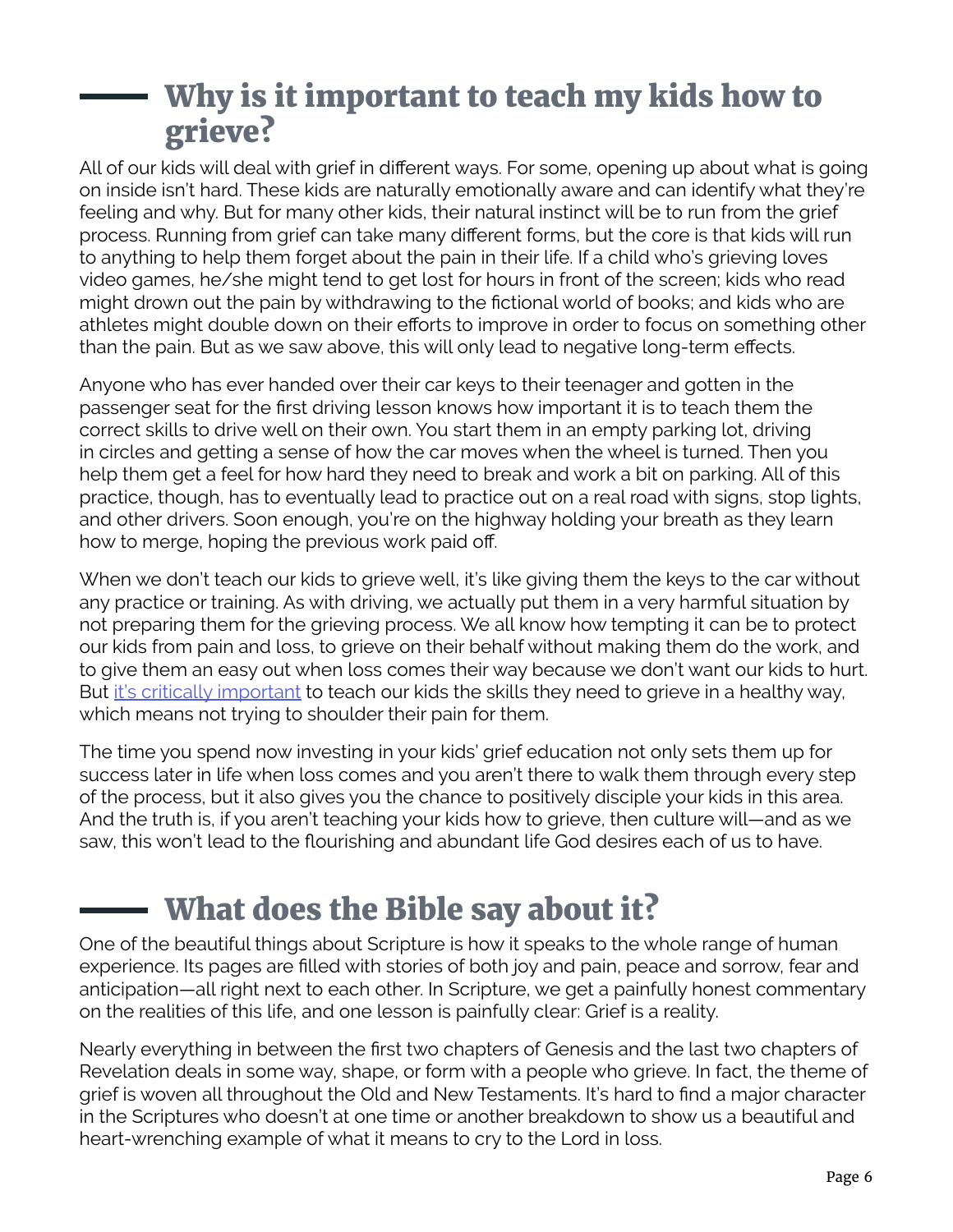Just a few examples: Adam and Eve are banished from garden of Eden; they lose their son Able to murder ([Gen. 3:23-4:16](https://www.biblegateway.com/passage/?search=Genesis+3%3A23-4%3A16&version=NIV)); Esau loses his birthright ([Gen. 25:29-34](https://www.biblegateway.com/passage/?search=Genesis+25%3A29-34&version=ESV)); Naomi loses her husband and sons ([Ruth 1:1-5](https://www.biblegateway.com/passage/?search=Ruth+1%3A1-5&version=NIV)); Hannah grieves and weeps before Lord when she's barren  $(1$  Sam.  $1:1-16)$ ; Job loses everything around him, curses the day he was born, and questions why he didn't perish before birth  $($   $Job$   $3)$ ; the mighty king David is humbled to full repentance when he grieves his horrific and abominable sin against Bathsheba ( $P<sub>S</sub>alm 51$ ); and nearly all of the major and minor prophets grieve the failures of Israel, suffer for the prophetic witness, and mourn the destruction of the nation that is coming.

One of the most humbling and striking examples of grief is found in [John 11:35.](https://www.biblegateway.com/passage/?search=John+11%3A35&version=NIV) It's the shortest verse in the Bible and simply says: "Jesus wept." The verse is almost haunting. In the context of the passage, Jesus gets news that his friend Lazarus has died. Those of us familiar with the passage know that just a few sentences later (John  $11:38-44$ ), Jesus will bring Lazarus back to life, and he will emerge from the tomb a healed and renewed man. With this knowledge, Jesus crying over the death of Lazarus seems a bit strange, but it shows the compassion, love, and deep grief Jesus feels for those He loves. It shows that God feels such pain over our pain that He mourns with us.

God understands our grief because He has experienced our pain even more fully than we have. Jesus, the incarnate God, has experienced hurt, pain, loss, and separation on levels we can only imagine. Because of this we don't have a stoic, uncaring God, but one who sympathizes with our weaknesses in every way through Christ's suffering ([Hebrews 4:15](https://www.biblegateway.com/passage/?search=Hebrews+4%3A15&version=NIV)).

Our grief acts as a signpost, pointing our gaze to something greater. In our grief we are reminded that something is horribly flawed in our world because pain and loss are not how the world is supposed to be. Our grief reminds us that we are utterly unable to fix the problems in the world, but it also can draw our attention to the God who is working to make right all that is wrong around us. That is the Gospel story. And even in grief, the Gospel breaks into our pain and reminds us that God is good and is fixing it. When our kids grieve, it isn't right; it's wrong because the loss they have never should have been. In that loss, remind your kids that the Gospel is big enough to hold their pain and that our God understands what they're going through. As they suffer, they are never alone because God is with them through everything.

#### What does grieving well look like?

There's no exact science to tell us what grieving well looks like for each person, but psychologists have identified [five stages](https://psychcentral.com/lib/the-5-stages-of-loss-and-grief/) of grief that are universal and cross-cultural, meaning everyone of all backgrounds goes through them. What's important to remember is that there is no set order to these stages, no set amount of time one will spend in them, nor a guarantee that one will ever reach the final stage (acceptance). So, rather than freaking out if a child seems depressed or angry, we can talk to them about what they're feeling and help them figure out what they need (Time? Therapy? Space? Community? To get outside? Love?).

To reach acceptance, one must have the **desire**, **[persistence](https://whatsyourgrief.com/ideal-grieving-well/)**, **patience**, and **time** to work through their feelings. Obviously, if one doesn't have the desire to confront their feelings, they will never move forward, as we've previously discussed. Persistence is so important because, when people are in grief, they are more easily overwhelmed and therefore tend to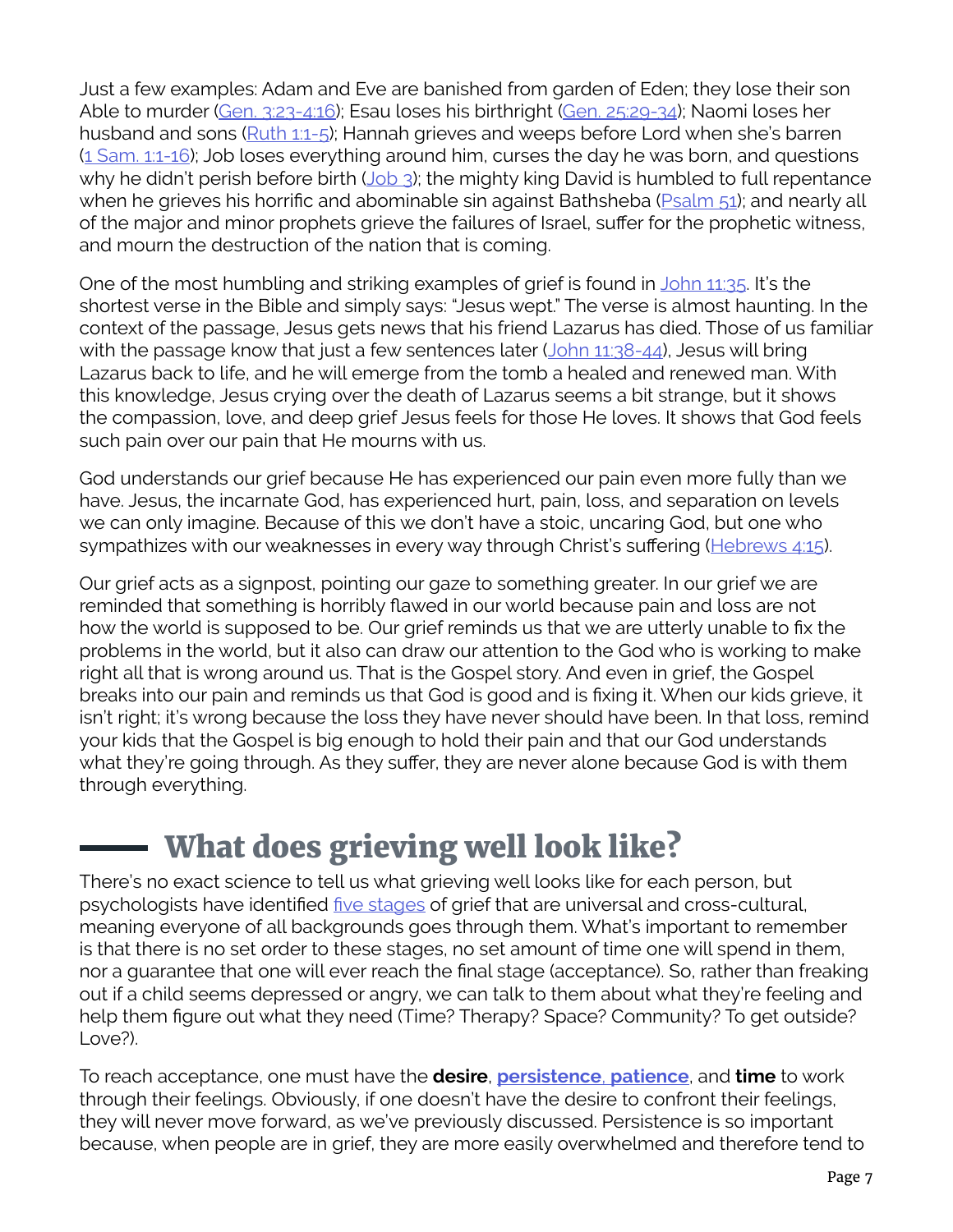want to remove themselves from the stresses of life. Work or responsibilities at home might take a back seat, and they may spend more time in bed, removed from others. In healthy grief there must be time away from the demands of ordinary life, yes, but the person must also be persistent in getting out of bed and taking care of themselves, at least on a basic level. Persistence also means consistently working through grief, both privately and with a professional counselor. We can't go to one session of counseling, have a set back, and conclude that we'll never move past our grief.

Patience is also key. It takes time, and those who grieve well are realistic with themselves about how long the journey can take. Transformation of our hearts and minds takes hard work and time, and this is very important to communicate with our kids who live in an instant culture. For them, everything comes so quickly from all directions that they might feel frustrated when grief recovery takes longer than they think it should. Remember to always encourage them that it is perfectly normal for healing to take a long time and that while the process is arduous and difficult, doing the work to heal from the trauma will have lifelong [benefits](https://www.betterhelp.com/advice/grief/benefits-of-grief-counseling/).

One thing we haven't mentioned yet is **balance**, a central ingredient to mourning well. This means that we can neither deny our grief completely nor live totally emerged in it 24/7. As mentioned earlier, if we live in denial, our grief will eventually build and cause many negative effects down the road, but on the other hand, if we live totally overtaken by our grief and never learn good [coping techniques](http://www.mentalhealthamerica.net/conditions/coping-loss-bereavement-and-grief), we will be trapped in a prison, unable to go on with everyday tasks.

If you have a kid who tends to get extremely stuck in grief, but needs to do some homework or go to sports practice, encourage them to use what's called a [containment technique](https://www.eatingdisorderhope.com/treatment-for-eating-disorders/co-occurring-dual-diagnosis/trauma-ptsd/self-soothing-techniques-when-feeling-traumatized) to temporarily detach from their grief so that they can focus. In containment, you ask the question, "If you grief were an object, what would it be?" Then you encourage your kid to envision the object, then make a mental vault to store it. Make sure that the vault is strong enough to hold all the negative emotion, so they can leave it there until it's time to engage with the pain again. It might take a couple of tries for them to find the right vault to hold the object, but when they do, there should be a physical sense of relief that comes over them, allowing them to temporarily remove themselves from the grief. This can help bring balance and can encourage long term healthy grief.

As with most things in our Christian walk, **grace** is a central principle in the grieving process. Begin by giving yourselves grace as you grieve. Recognize that what you are going through can take a long time to get through...and there are not shortcuts. Be aware anytime you start using the word "should" in reference to your grief process. If phrases like, "Well, I should be over this by now," or "This really shouldn't be bothering me still; I should just suck it up" start popping into your head, take note of that and remember that what you "should" do is give yourself grace.

Kids who are grieving need to hear this grace spoken over them again and again. Because we humans default into thinking we should be in a better place than we are, we are all in need of having grace spoken over us. Remind your kids that there is no set date for when the grief will magically go away, but that as a family you are committed to grace. Use this both as a teaching moment for how to be gracious toward yourself and to remind your family that the Good News of the Gospel is centered in God's abundant love and grace for us.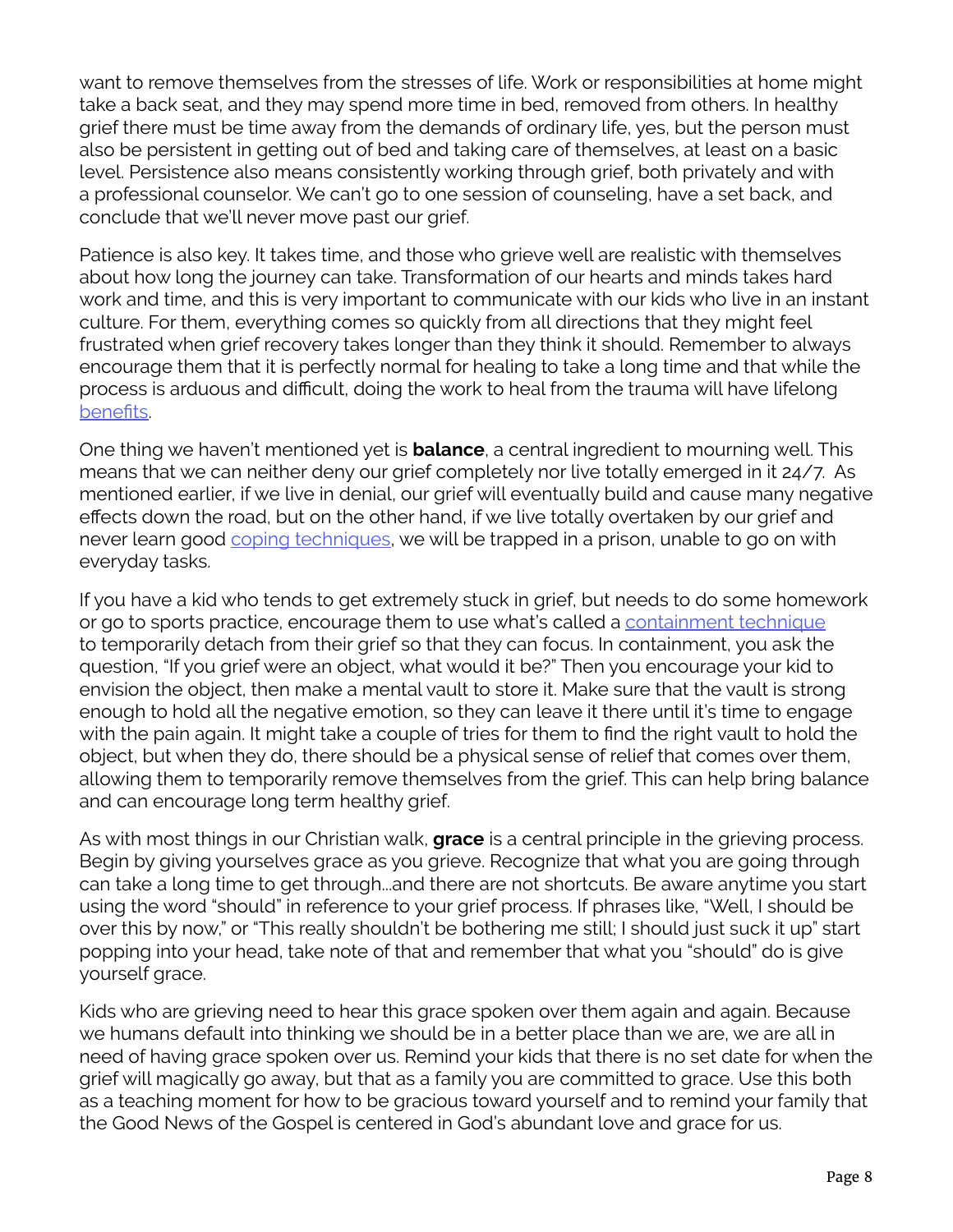#### How do I teach my kids to do that?

While each situation is different, here are three great steps you can take to help teach your kids how to grieve well.

*1. Demonstrate and [model](https://whatsyourgrief.com/supporting-a-grieving-child-modeling/) what it looks like to grieve.* This can be really hard for a lot of parents because we feel like we have to be strong for our kids; we feel like we have to have it all together, and while there is wisdom in providing a calm, stable environment in which grief can happen, that doesn't mean you have to hide the realities of pain in your own life. Demonstrating what grieving well looks like means being willing to be more vulnerable than you might want. It means digging deeply into your own grief, getting help when needed, and letting down the wall that says you have to have it all together to be a good parent.

*2. Ask tough questions and answer their tough questions.* Kids who are grieving will tend to shut down from the pain they're experiencing, but learning how to ask questions that get beyond the typical "How was your day?" can create opportunity for you to encourage them to not run away. This doesn't mean that you're always asking your kids a never-ending flow of difficult questions, but more that you're willing to model what it looks like to ask difficult questions of yourself, like "What caused me to feel this way?" and "How am I really doing today?"

*3. Learn what not to say and get professional Christian help.* One of the hardest parts about being a parent of a grieving child is knowing what to say and [what not to say.](https://www.crossway.org/articles/what-not-to-say-to-a-grieving-person/) What we don't want to do is say the wrong thing and make the situation harder for our kids, so here's a quick video on what not to say when your kids are grieving. However, there will be times when you just don't know what to say, or you might feel that your kid is perceiving everything you're saying as an attack. Because so few of us are professional counselors, it's always a good idea to get some extra help from professionals who share your beliefs and can act as a safe, trusted person for your kids to process their grief with. [Here's a list](https://www.christiancounselordirectory.com/) of professional Christian counselors around the country who can help you through any part of the grieving process.

For more great ideas on how to help your kids grieve, check out this [article](https://www.dougy.org/grief-resources/how-to-help-a-grieving-child/).

#### **<u>Single</u>** Recap

- Grief can happen anytime we experience loss.
- Grief is not one emotion, but rather many emotions.
- $\cdot$  There is no set order to or timeframe for the grieving process, but there are 5 stages that everyone must go through.
- It can take years to fully work through our grief, but we must be persistent and patient in our process.
- The Bible is full of examples of people who grieved. Our God sees us in our grief, knows the pain, and is with us in all of it.

#### Conclusion

No matter our background, all of us will face the reality of loss, and our kids are no exception.